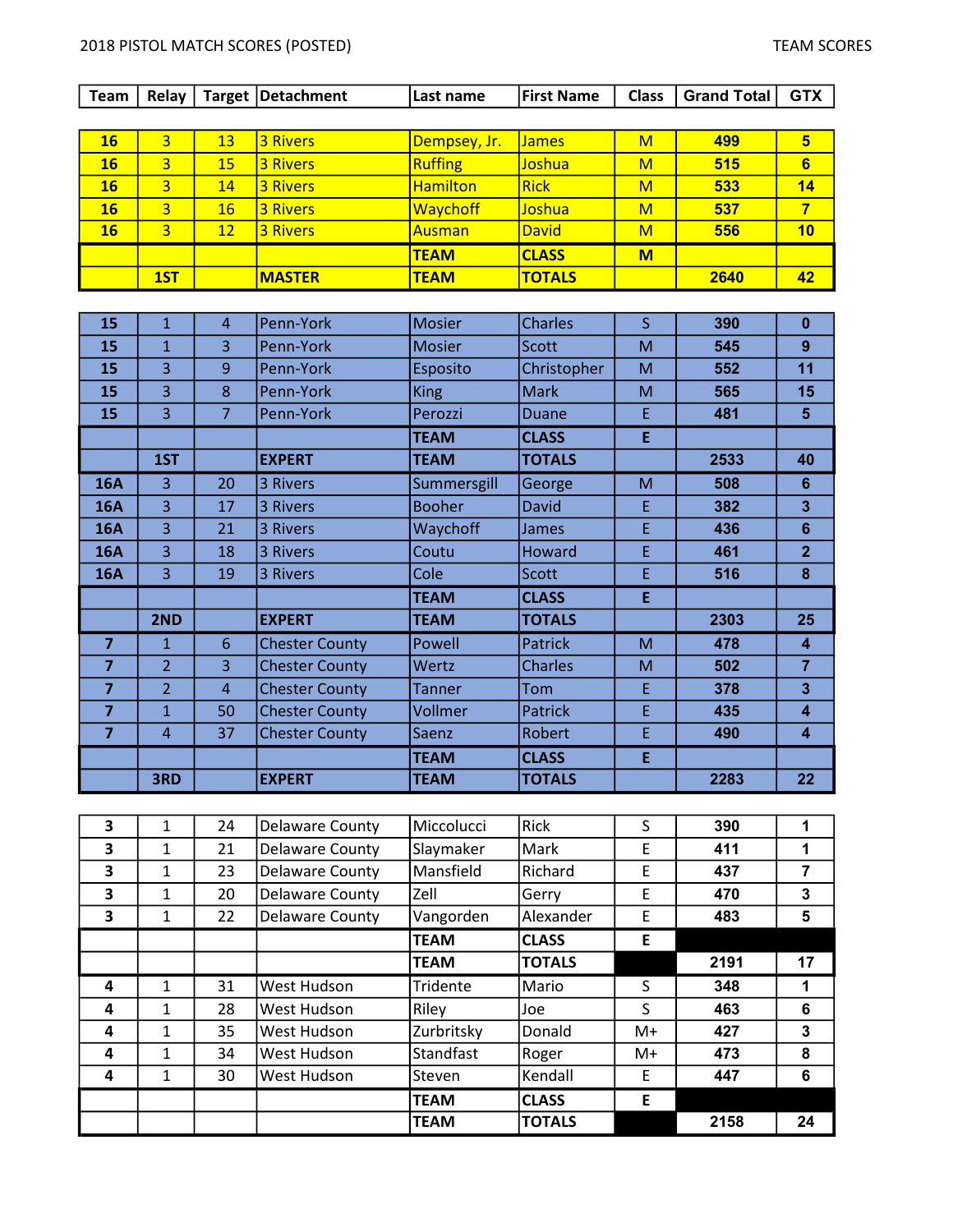## 2018 PISTOL MATCH SCORES (POSTED) TEAM SCORES

| <b>Team</b> | Relay          |    | Target   Detachment   | Last name     | <b>First Name</b> | <b>Class</b> | <b>Grand Total</b> | <b>GTX</b>   |
|-------------|----------------|----|-----------------------|---------------|-------------------|--------------|--------------------|--------------|
|             |                |    |                       |               |                   |              |                    |              |
| 5           | $\mathbf{1}$   | 40 | SSgt Karl G Taylor    | Malloy        | Dolan             | S.           | 371                | $\mathbf{2}$ |
| 5           | 1              | 36 | SSgt Karl G Taylor    | Kippenbrock   | Frank             | M            | 519                | 4            |
| 5           | $\mathbf{1}$   | 38 | SSgt Karl G Taylor    | Putt          | Douglas           | E            | 412                | $\mathbf 0$  |
| 5           | $\mathbf{1}$   | 41 | SSgt Karl G Taylor    | Oliver        | Kevin             | E            | 412                | 3            |
| 5           | $\mathbf{1}$   | 39 | SSgt Karl G Taylor    | Rotondo       | Daniel            | E            | 437                | 4            |
|             |                |    |                       | <b>TEAM</b>   | <b>CLASS</b>      | E            |                    |              |
|             |                |    |                       | <b>TEAM</b>   | <b>TOTALS</b>     |              | 2151               | 13           |
| 16B         | 3              | 25 | 3 Rivers              | <b>Sherts</b> | Thomas            | M+           | 292                | 0            |
| 16B         | 3              | 24 | 3 Rivers              | Lammel        | <b>Bruce</b>      | M+           | 470                | 6            |
| 16B         | 3              | 22 | 3 Rivers              | Cerussi, Jr.  | P. Phillip        | E.           | 412                | 6            |
| 16B         | 3              | 26 | 3 Rivers              | Young         | Eric              | E            | 421                | 3            |
| 16B         | 3              | 23 | 3 Rivers              | Popovich      | Matthew           | E            | 442                | 1            |
|             |                |    |                       | <b>TEAM</b>   | <b>CLASS</b>      | E            |                    |              |
|             |                |    |                       | <b>TEAM</b>   | <b>TOTALS</b>     |              | 2037               | 16           |
| <b>7A</b>   | $\mathbf{1}$   | 5  | <b>Chester County</b> | Simcox        | Walter            | МK           | 281                | 0            |
| <b>7A</b>   | $\overline{2}$ | 5  | <b>Chester County</b> | Schaffer      | Gary              | $M+$         | 315                | 3            |
| <b>7A</b>   | $\mathbf{1}$   | 48 | <b>Chester County</b> | Rapp          | Michael           | M+           | 417                | 5            |
| <b>7A</b>   | $\mathbf{1}$   | 1  | <b>Chester County</b> | Beyer         | Lee               | E            | 358                | $\mathbf 2$  |
| <b>7A</b>   | $\overline{2}$ | 6  | <b>Chester County</b> | <b>Buckta</b> | David             | E            | 427                | 5            |
|             |                |    |                       | <b>TEAM</b>   | <b>CLASS</b>      | E            |                    |              |
|             |                |    |                       | <b>TEAM</b>   | <b>TOTALS</b>     |              | 1798               | 15           |
| 13          | $\overline{2}$ | 47 | GySgt RE Baum         | Gensamer      | Randy             | $M+$         | 121                | 0            |
| 13          | $\overline{2}$ | 46 | GySgt RE Baum         | Good          | George            | $M+$         | 171                | 0            |
| 13          | $\overline{2}$ | 45 | GySgt RE Baum         | Lear          | Martin            | $M+$         | 229                | 0            |
| 13          | $\overline{2}$ | 44 | GySgt RE Baum         | Brumbaugh     | <b>Brian</b>      | M+           | 437                | 3            |
| 13          |                |    | <b>BLIND</b>          |               |                   | МK           | 242                | $\mathbf 0$  |
|             |                |    |                       | <b>TEAM</b>   | <b>CLASS</b>      | E            |                    |              |
|             |                |    |                       | <b>TEAM</b>   | <b>TOTALS</b>     |              | 1200               | 3            |
| 9           | 1              | 19 | <b>First Capitol</b>  | Sheriff       | Gordon            | МK           | 173                | 0            |
| 9           | $\overline{2}$ | 14 | <b>First Capitol</b>  | Langley       | Stewart           | MK           | 300                | 0            |
| 9           | $\overline{2}$ | 16 | <b>First Capitol</b>  | Morris        | Scott             | M+           | 70                 | 0            |
| 9           | $\overline{2}$ | 15 | <b>First Capitol</b>  | White         | Walter            | M+           | 279                | 1            |
| 9           | $\overline{2}$ | 17 | <b>First Capitol</b>  | Vanzanard     | Dean              | M+           | 301                | $\mathbf 2$  |
|             |                |    |                       | <b>TEAM</b>   | <b>CLASS</b>      | E            |                    |              |
|             |                |    |                       | <b>TEAM</b>   | <b>TOTALS</b>     |              | 1123               | $\mathbf 3$  |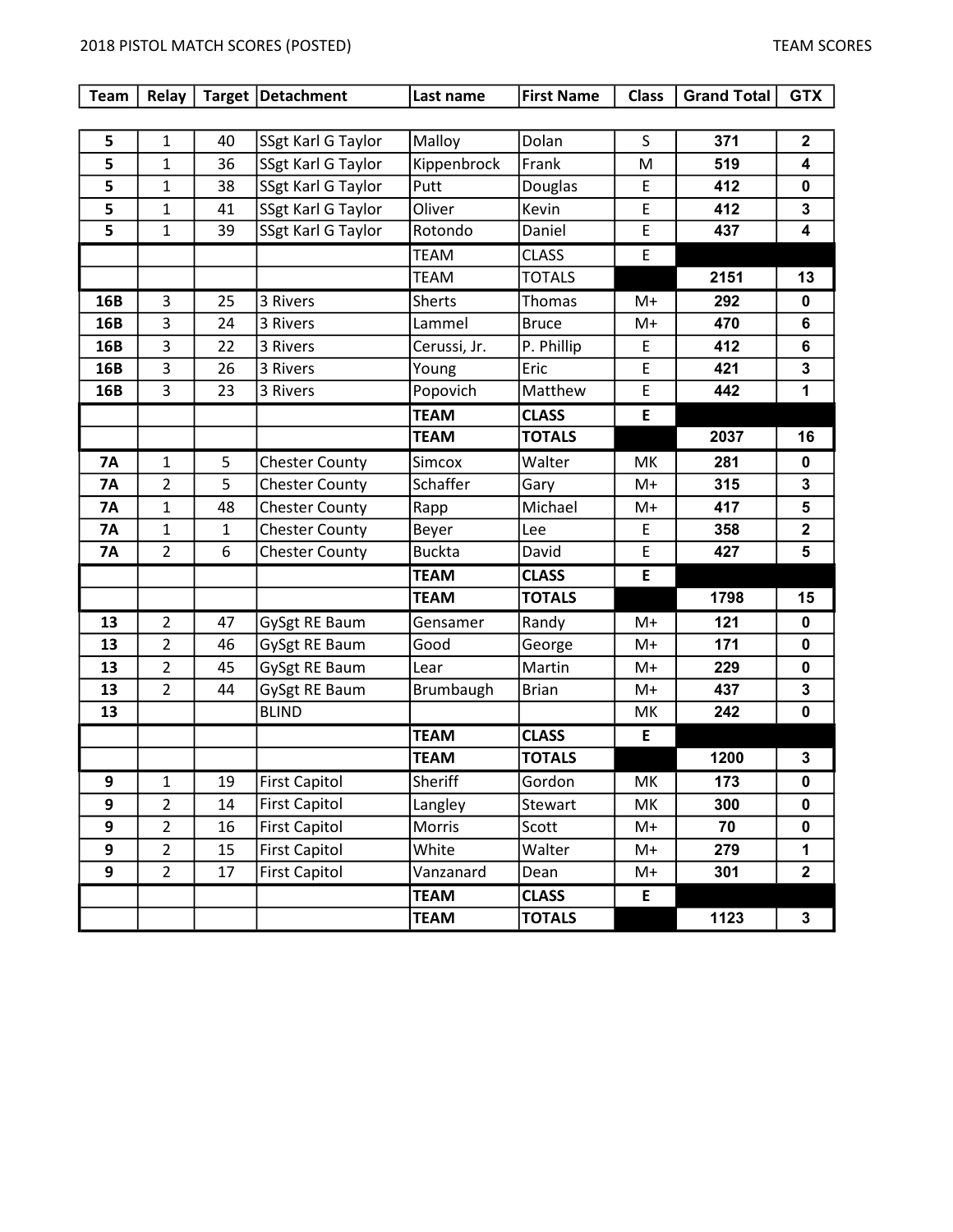| <b>Team</b> | Relay          |    | Target   Detachment   | Last name      | <b>First Name</b> | <b>Class</b> | <b>Grand Total</b> | <b>GTX</b>              |
|-------------|----------------|----|-----------------------|----------------|-------------------|--------------|--------------------|-------------------------|
|             |                |    |                       |                |                   |              |                    |                         |
| 10          | $\overline{2}$ | 29 | MGySgt Zaengle        | Cannon         | Robert            | <b>MK</b>    | 287                | $\mathbf{0}$            |
| 10          | $\overline{2}$ | 28 | MGySgt Zaengle        | Volz           | William           | <b>MK</b>    | 453                | $\overline{\mathbf{4}}$ |
| 10          | $\overline{2}$ | 31 | <b>MGySgt Zaengle</b> | Arrao          | John              | $M+$         | 352                | $\mathbf{0}$            |
| 10          | $\overline{2}$ | 26 | <b>MGySgt Zaengle</b> | <b>Baker</b>   | <b>Brian</b>      | E            | 360                | $\overline{2}$          |
| 10          | $\overline{2}$ | 27 | MGySgt Zaengle        | <b>Noll</b>    | Christopher       | E            | 414                | $\mathbf{1}$            |
|             |                |    |                       | <b>TEAM</b>    | <b>CLASS</b>      | $\mathsf{s}$ |                    |                         |
|             | 1ST            |    | <b>SHARPSHOOTER</b>   | <b>TEAM</b>    | <b>TOTALS</b>     |              | 1866               | $\overline{7}$          |
|             |                |    |                       |                |                   |              |                    |                         |
| 11          | $\overline{2}$ | 34 | <b>White Haven</b>    | Salerno, SR    | Michael           | $\mathsf{S}$ | 292                | 1                       |
| 11          | $\overline{2}$ | 32 | <b>White Haven</b>    | Dixon          | Paul              | S            | 443                | $\overline{\mathbf{4}}$ |
| 11          | $\overline{2}$ | 35 | <b>White Haven</b>    | Younker        | <b>Terrence</b>   | <b>MK</b>    | 194                | $\bf{0}$                |
| 11          | $\overline{2}$ | 36 | <b>White Haven</b>    | Salerno, JR    | Michael           | $M+$         | 352                | $\mathbf 0$             |
| 11          | $\overline{2}$ | 33 | <b>White Haven</b>    | Merluzzi       | Frederick         | E            | 433                | 6                       |
|             |                |    |                       | <b>TEAM</b>    | <b>CLASS</b>      | $\mathsf{S}$ |                    |                         |
|             | 2ND            |    | <b>SHARPSHOOTER</b>   | <b>TEAM</b>    | <b>TOTALS</b>     |              | 1714               | 11                      |
|             |                |    |                       |                |                   |              |                    |                         |
| 8           | $\overline{2}$ | 13 | <b>Upper Darby</b>    | McMonagle      | <b>Rich</b>       | <b>MK</b>    | 355                | $\mathbf{1}$            |
| 8           | $\overline{2}$ | 12 | <b>Upper Darby</b>    | <b>Dick</b>    | Allen             | E            | 271                | 1                       |
| 8           | $\overline{2}$ | 11 | <b>Upper Darby</b>    | <b>Mack</b>    | <b>Martin</b>     | F            | 421                | $\overline{3}$          |
| 8           | $\overline{4}$ | 17 | <b>Upper Darby</b>    | <b>Ducette</b> | <b>Mark</b>       | $M+$         | 259                | 1                       |
| 13          |                |    | <b>BLIND</b>          |                |                   | <b>MK</b>    | 242                | $\bf{0}$                |
|             |                |    |                       | <b>TEAM</b>    | <b>CLASS</b>      | S            |                    |                         |
|             | 3RD            |    | <b>SHARPSHOOTER</b>   | <b>TEAM</b>    | <b>TOTALS</b>     |              | 1548               | $6\phantom{1}$          |

| 12 | 2              | 39 | Conemaugh Valley | <b>Burgan</b>  | Michael       | S    | 300  | $\mathbf 0$  |
|----|----------------|----|------------------|----------------|---------------|------|------|--------------|
| 12 | 2              | 40 | Conemaugh Valley | <b>Costlow</b> | Kenneth       | МK   | 285  | 0            |
| 12 | $\overline{2}$ | 41 | Conemaugh Valley | Reynolds       | Randy         | МK   | 290  | $\mathbf{2}$ |
| 12 | $\mathcal{P}$  | 42 | Conemaugh Valley | Petrunlian     | Vaslo         | $M+$ | 204  | 0            |
| 12 | $\overline{2}$ | 43 | Conemaugh Valley | Smith          | William       | M+   | 378  |              |
|    |                |    |                  | <b>TEAM</b>    | <b>CLASS</b>  | S    |      |              |
|    |                |    |                  | <b>TEAM</b>    | <b>TOTALS</b> |      | 1457 | 3            |
|    |                |    |                  |                |               |      |      |              |
| 14 | $\mathcal{P}$  | 49 | Northampton Co   | Hockenbury     | Robert        | S    | 396  |              |
| 14 | 2              | 50 | Northampton Co   | <b>Mitzak</b>  | John          | МK   | 124  | 0            |
| 14 | $\overline{2}$ | 48 | Northampton Co   | Pokojni        | Joseph        | МK   | 282  | 0            |
| 14 | 3              | 3  | Northampton Co   | Cooper         | Henry         | $M+$ | 178  | 0            |
| 14 | 3              | 1  | Northampton Co   | Ayers          | David         | E    | 460  | 5            |
|    |                |    |                  | <b>TEAM</b>    | <b>CLASS</b>  | S    |      |              |